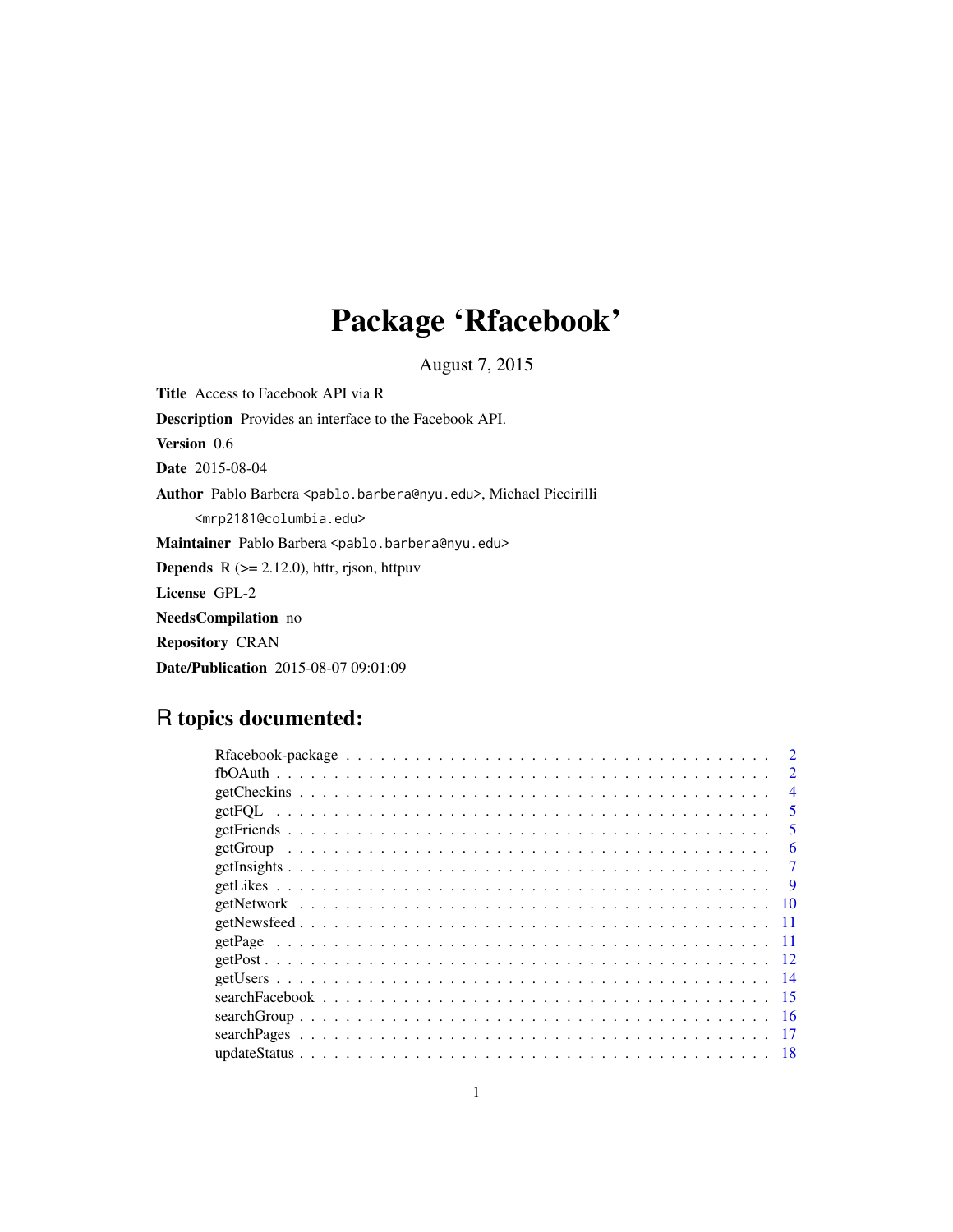#### <span id="page-1-0"></span>**Index** 2008 **[19](#page-18-0)99**

Rfacebook-package *Access to Facebook API via R*

# Description

This package provides a series of functions that allow R users to access Facebook's API to get information about users and posts, and collect public status updates that mention specific keywords.

#### Author(s)

Pablo Barbera <pablo.barbera@nyu.edu>

#### See Also

[fbOAuth](#page-1-1), [getUsers](#page-13-1), [getPost](#page-11-1), [searchFacebook](#page-14-1), [updateStatus](#page-17-1), [getFriends](#page-4-1), [getNetwork](#page-9-1), [getPage](#page-10-1)

<span id="page-1-1"></span>

| fb0Auth |  |
|---------|--|
|         |  |

**Create OAuth token to Facebook R session** 

#### Description

fbOAuth creates a long-lived OAuth access token that enables R to make authenticated calls to the Facebook API. The token can be saved as a file in disk to be re-used in future sessions. This function relies on the httr package to create the OAuth token, and is a simplified version of one of its examples.

This function will automatically detect the API version for the token you create.

#### Usage

```
fbOAuth(app_id, app_secret, extended_permissions = TRUE)
```
permissions.

#### **Arguments**

| app_id               | numeric, App ID of application to be used to create OAUth token. Available at<br>https://developers.facebook.com/apps                                                                                                                                                                                                                                                                                                 |  |
|----------------------|-----------------------------------------------------------------------------------------------------------------------------------------------------------------------------------------------------------------------------------------------------------------------------------------------------------------------------------------------------------------------------------------------------------------------|--|
| app_secret           | string, App Secret of application to be used to create OAUth token. Available at<br>https://developers.facebook.com/apps, in Basic Settings panel.                                                                                                                                                                                                                                                                    |  |
| extended_permissions |                                                                                                                                                                                                                                                                                                                                                                                                                       |  |
|                      | If TRUE, the token will give access to some of the authenticated user's private<br>information (birthday, hometown, location, relationships) and that of his/her<br>friends, and permissions to post status updates as well as to access checkins,<br>likes, and the user's newsfeed. If FALSE, token will give access only to public<br>information. Note that update Status will only work for tokens with extended |  |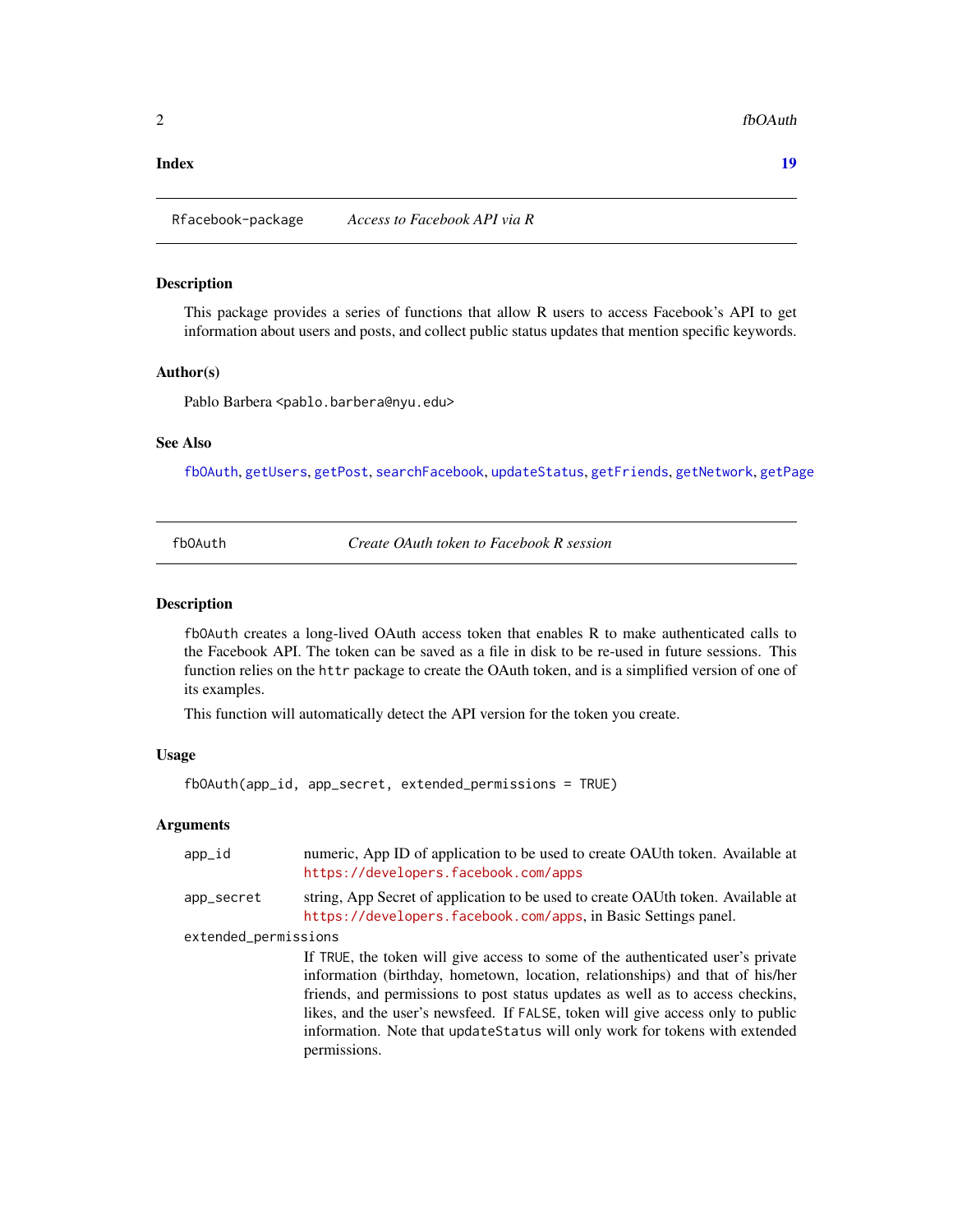#### <span id="page-2-0"></span>fbOAuth 3

# Details

There are two different ways of making authenticated requests. One is to obtain a temporary access token from <https://developers.facebook.com/tools/explorer/>, which can be used as argument in any of the functions in Rfacebook. An example is shown below.

However, this token has a 2-hour lifetime by default and after it expires, it needs to be renewed. The second alternative is to create an OAuth token. The process to create it is a bit more tedious. It is divided in three steps.

First, go to <https://developers.facebook.com/apps>, register as a developer and create a new app. You will also need a verified Facebook account. After that, click in "Show" under "App Secret" to find your 'App ID' and 'App Secret'.

Second, run the fbOAuth function with your "App ID" and "App Secret" as arguments. It will return a URL, which you will need to paste into the "Website with Facebook login" field in your App Settings on Facebook. Once you've done so, press Enter.

Third, after pressing Enter, R will try to open a browser window to sign the token. If everything works well, you will get a message that says you can return to R. If not, try again in a few minutes to make sure your app had its settings updated properly.

#### Author(s)

Pablo Barbera <pablo.barbera@nyu.edu>

# See Also

[getUsers](#page-13-1), [getPost](#page-11-1), [searchFacebook](#page-14-1)

## Examples

```
## Not run:
## an example of an authenticated request after creating the OAuth token
## where app_id and app_secret are fictitious, and token is saved for
## future sessions
fb_oauth <- fbOAuth(app_id="123456789", app_secret="1A2B3C4D")
save(fb_oauth, file="fb_oauth")
load("fb_oauth")
me <- getUsers("me", token=fb_oauth)
me$username
## an example of a request using a temporary access token
token <- "XXXXXXAAAAAAA1111"
me <- getUsers("me", token=token)
```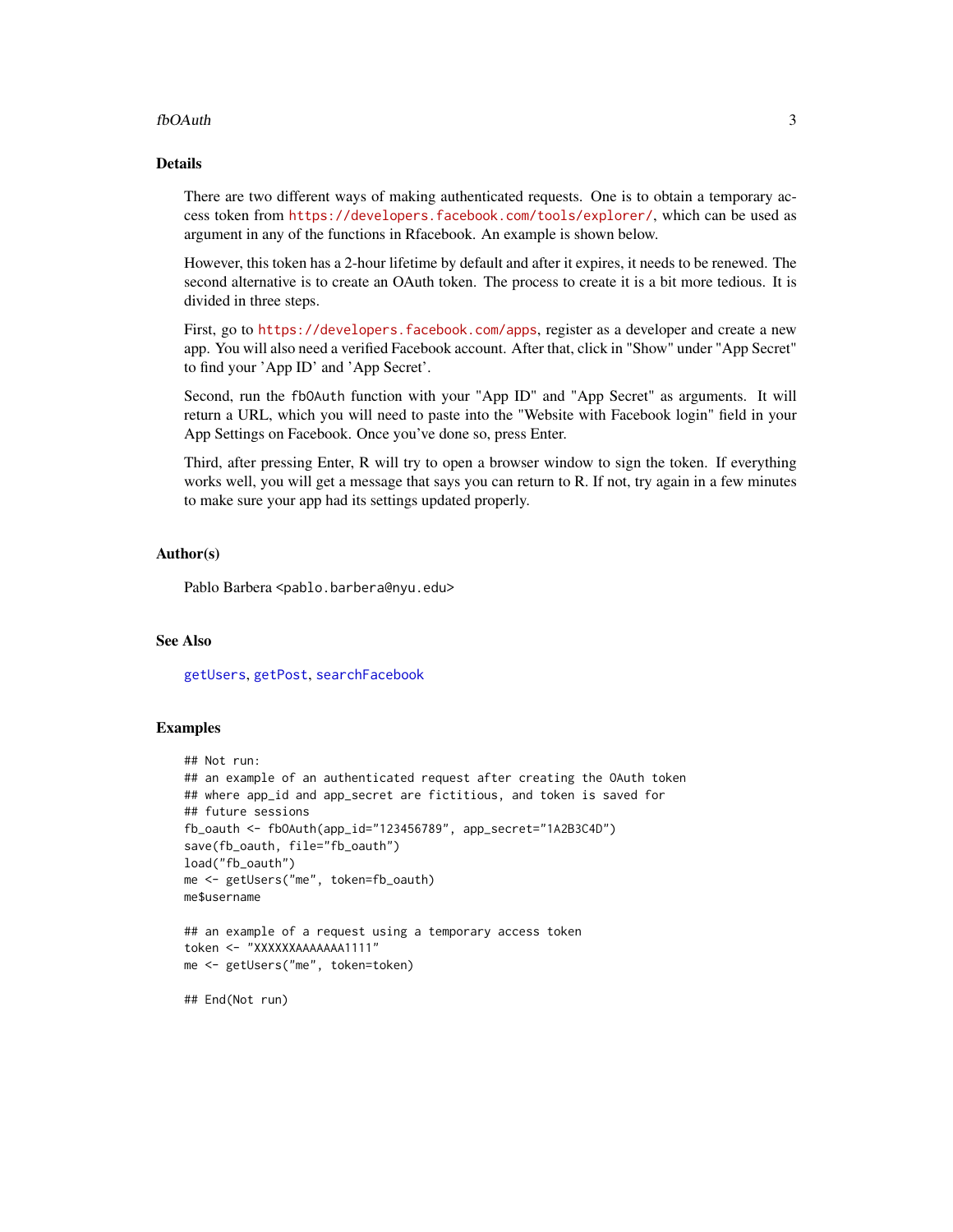<span id="page-3-0"></span>

getCheckins retrieves information about a friend's checkins

# Usage

getCheckins(user, n = 10, token, tags = FALSE)

# Arguments

| user  | A user ID or screen name.                                                                                                                                                                                  |
|-------|------------------------------------------------------------------------------------------------------------------------------------------------------------------------------------------------------------|
| n     | Maximum number of checkins to return for each user.                                                                                                                                                        |
| token | Either a temporary access token created at https://developers.facebook.<br>com/tools/explorer or the OAuth token created with fb0Auth.                                                                     |
| tags  | If TRUE, output of function will be a list of two elements: a data frame with user's<br>checkins and a list of data frames, where each element contains information<br>about users tagged in each checkin. |

#### Details

This function requires the use of an OAuth token with the following permissions: user\_status, user\_checkins, friends\_status, friends\_checkins

Check-in search was deprecated with version 2.0 of the Facebook Graph API.

# Author(s)

Pablo Barbera <pablo.barbera@nyu.edu>

# See Also

[getFriends](#page-4-1)

```
## Not run:
token <- 'XXXXX'
my_checkins <- getCheckins(user="me", token=token)
## End(Not run)
```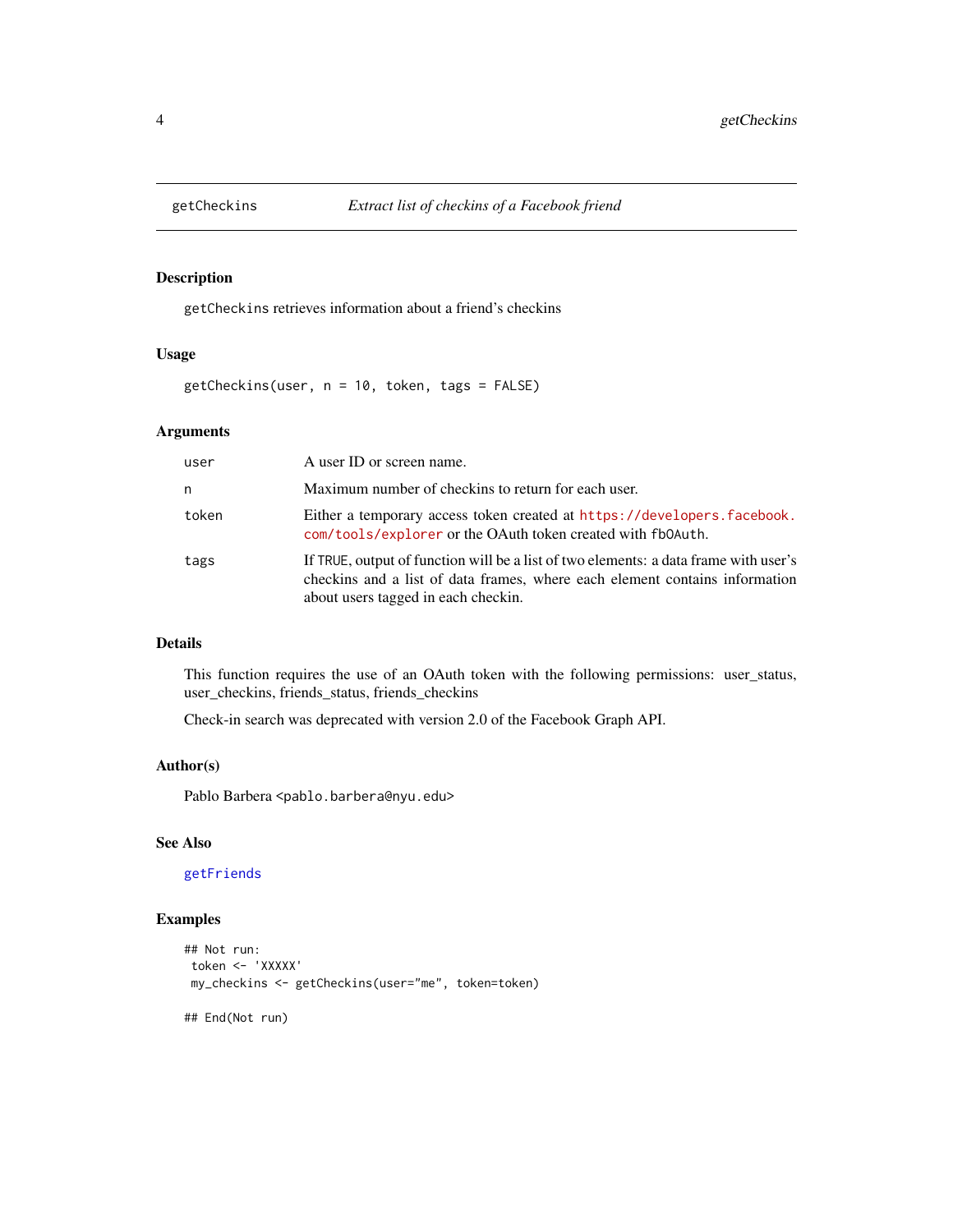<span id="page-4-0"></span>

getFQL connects to Facebook's Graph API and executes a FQL query. See [https://developers.](https://developers.facebook.com/docs/technical-guides/fql/) [facebook.com/docs/technical-guides/fql/](https://developers.facebook.com/docs/technical-guides/fql/) for an overview of the Facebook Query Language.

#### Usage

getFQL(query, token)

## Arguments

| query | Text of query                                                           |
|-------|-------------------------------------------------------------------------|
| token | Either a temporary access token created at https://developers.facebook. |
|       | com/tools/explorer or the OAuth token created with fb0Auth.             |

# Author(s)

Pablo Barbera <pablo.barbera@nyu.edu>

# Examples

```
## Not run:
## See examples for fbOAuth to know how token was created.
## Getting list of friends of authenticated user
load("fb_oauth")
d <- getFQL("SELECT uid2 FROM friend WHERE uid1=me()", token=fb_oauth)
## End(Not run)
```
<span id="page-4-1"></span>getFriends *Extract list of friends with their information*

## Description

getFriends retrieves information about the user's friends.

# Usage

```
getFriends(token, simplify = FALSE)
```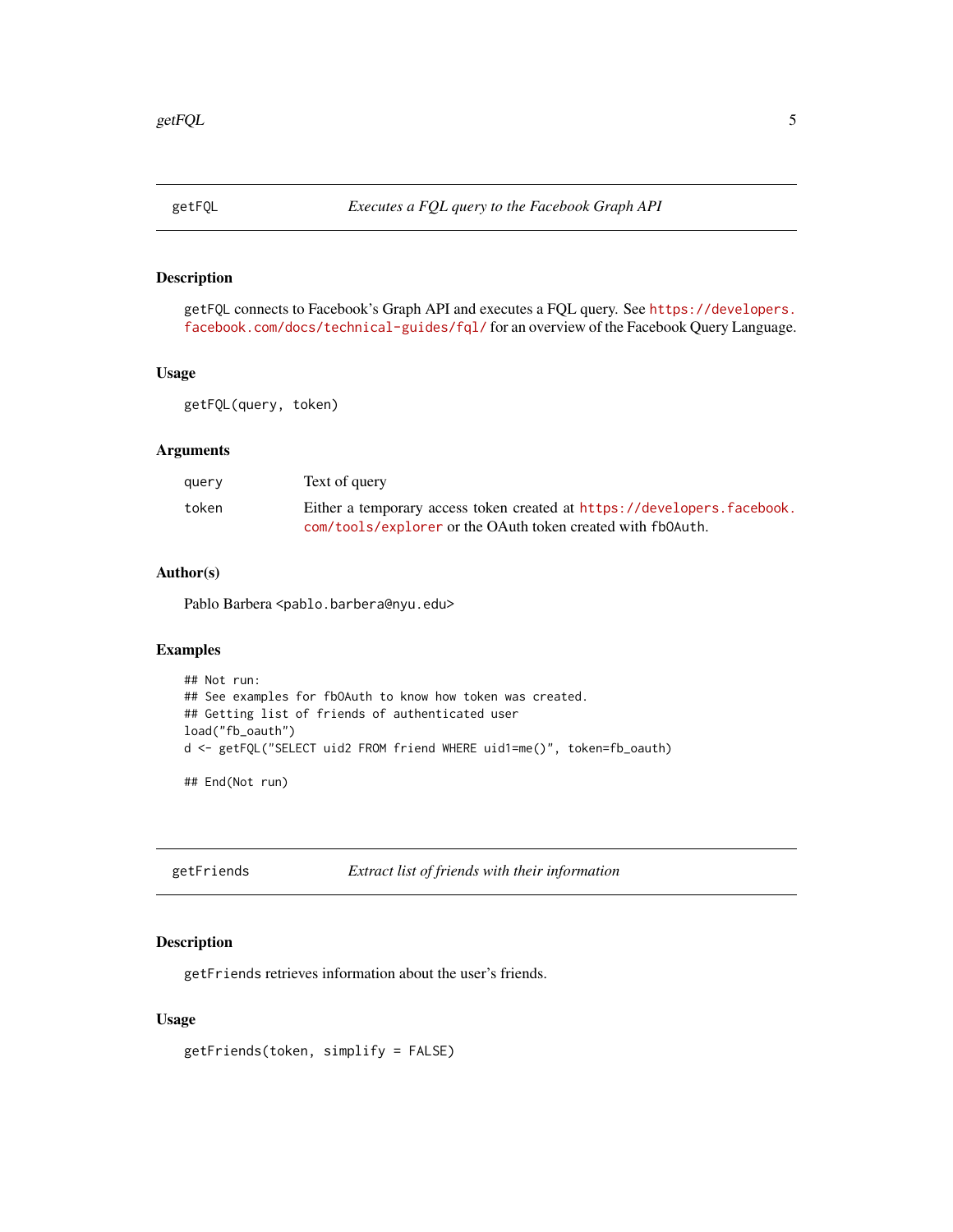#### <span id="page-5-0"></span>Arguments

| token    | Either a temporary access token created at https://developers.facebook.<br>com/tools/explorer or the OAuth token created with fb0Auth.                                                                                    |
|----------|---------------------------------------------------------------------------------------------------------------------------------------------------------------------------------------------------------------------------|
| simplify | If TRUE, function will return only name and id for each friend. If FALSE, it<br>will return additional information from their profiles: gender, birthday, location,<br>hometown, relationship status and profile picture. |

# Details

This function requires the use of a OAuth token with extended permissions. After the introduction of version 2.0 of the Graph API, only friends who are using the application that you used to generate the token to query the API will be returned.

#### Author(s)

Pablo Barbera <pablo.barbera@nyu.edu>

# See Also

[getUsers](#page-13-1), [fbOAuth](#page-1-1)

#### Examples

```
## Not run:
## Copy and paste token created at FB Graph API Explorer
token <- "XXXXXX"
my_friends <- getFriends(token=token, simplify=TRUE)
## Since users are ordered by ID, this will return 10 oldest user accounts
head(my_friends, n=10)
```
## End(Not run)

getGroup *Extract list of posts from a public Facebook group*

# Description

getGroup retrieves information from a public Facebook group.

# Usage

```
getGroup(group_id, token, n = 100, since = NULL, until = NULL)
```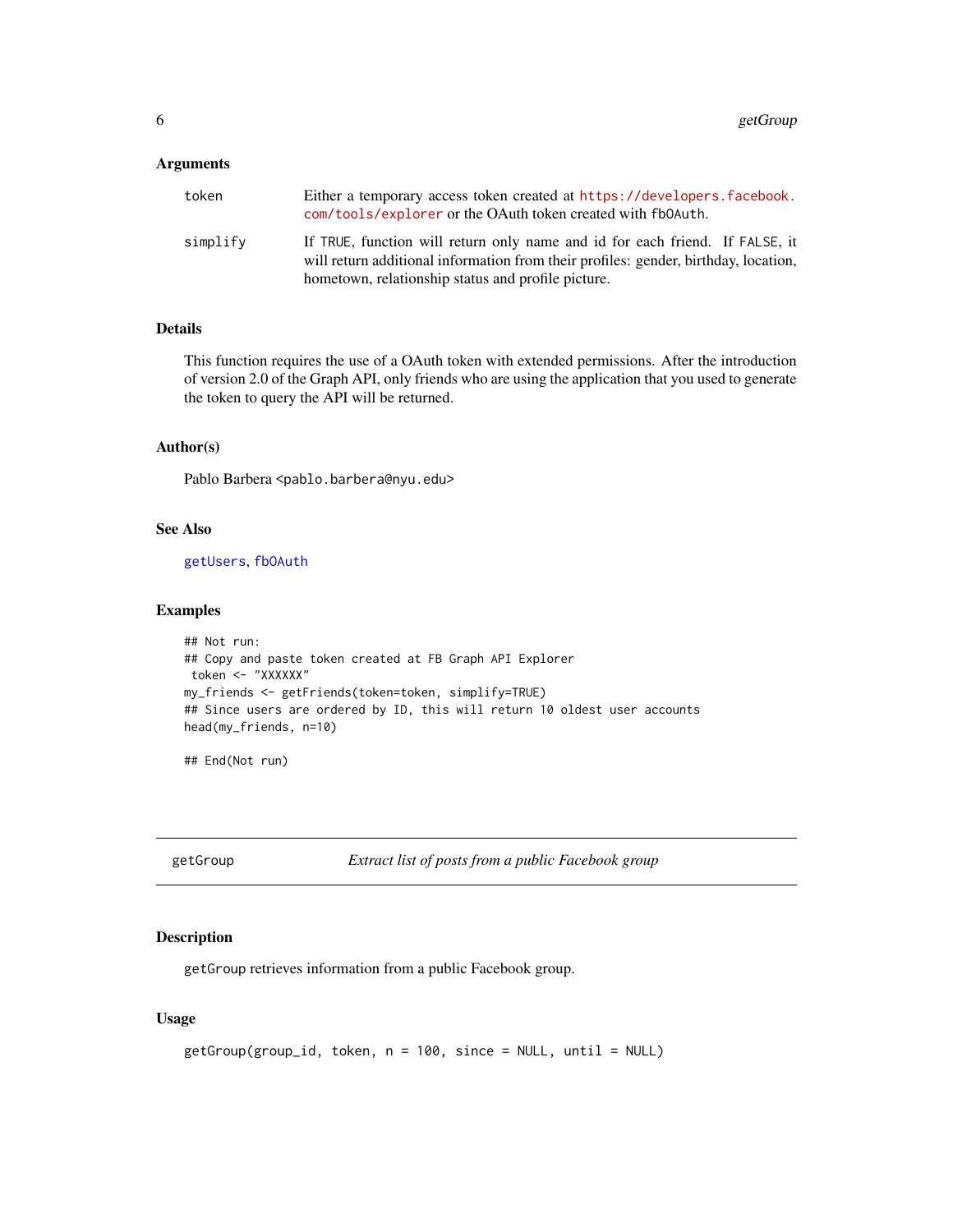# <span id="page-6-0"></span>getInsights 7

## Arguments

| group_id | Facebook ID for the group. Note that this is different from the name on the<br>URL. You can use search Group to find the ID.                                                                                  |
|----------|---------------------------------------------------------------------------------------------------------------------------------------------------------------------------------------------------------------|
| token    | Either a temporary access token created at https://developers.facebook.<br>com/tools/explorer or the OAuth token created with fb0Auth.                                                                        |
| n        | Number of posts of page to return. Note that number can be sometimes higher<br>or lower, depending on status of API.                                                                                          |
| since    | A UNIX timestamp or stritotime data value that points to the start of the time<br>range to be searched. For more information on the accepted values, see: http:<br>//php.net/manual/en/function.strtotime.php |
| until    | A UNIX timestamp or strtotime data value that points to the end of the time<br>range to be searched. For more information on the accepted values, see: http:<br>//php.net/manual/en/function.strtotime.php    |

# Author(s)

Pablo Barbera <pablo.barbera@nyu.edu>

#### See Also

[getUsers](#page-13-1), [getPost](#page-11-1), [fbOAuth](#page-1-1)

#### Examples

```
## Not run:
## Find Facebook ID for R-Users Facebook group
load("fb_oauth")
ids <- searchGroup(name="rusers", token=fb_oauth)
ids[1,] # id = 18533493739
## Downloading posts from R-Users Facebook group
group <- getGroup(group_id=18533493739, token=fb_oauth)
## Downloading posts from R-Users Facebook group in January 2013
group <- getGroup(group_id=18533493739, token=fb_oauth,
since='2013/01/01', until='2013/01/31')
```
## End(Not run)

getInsights *Extract Insights metric from a Facebook page (admin role required)*

# Description

getInsights retrieves information from an owned Facebook page. Note that you must specify wich metric from insights you need and the period.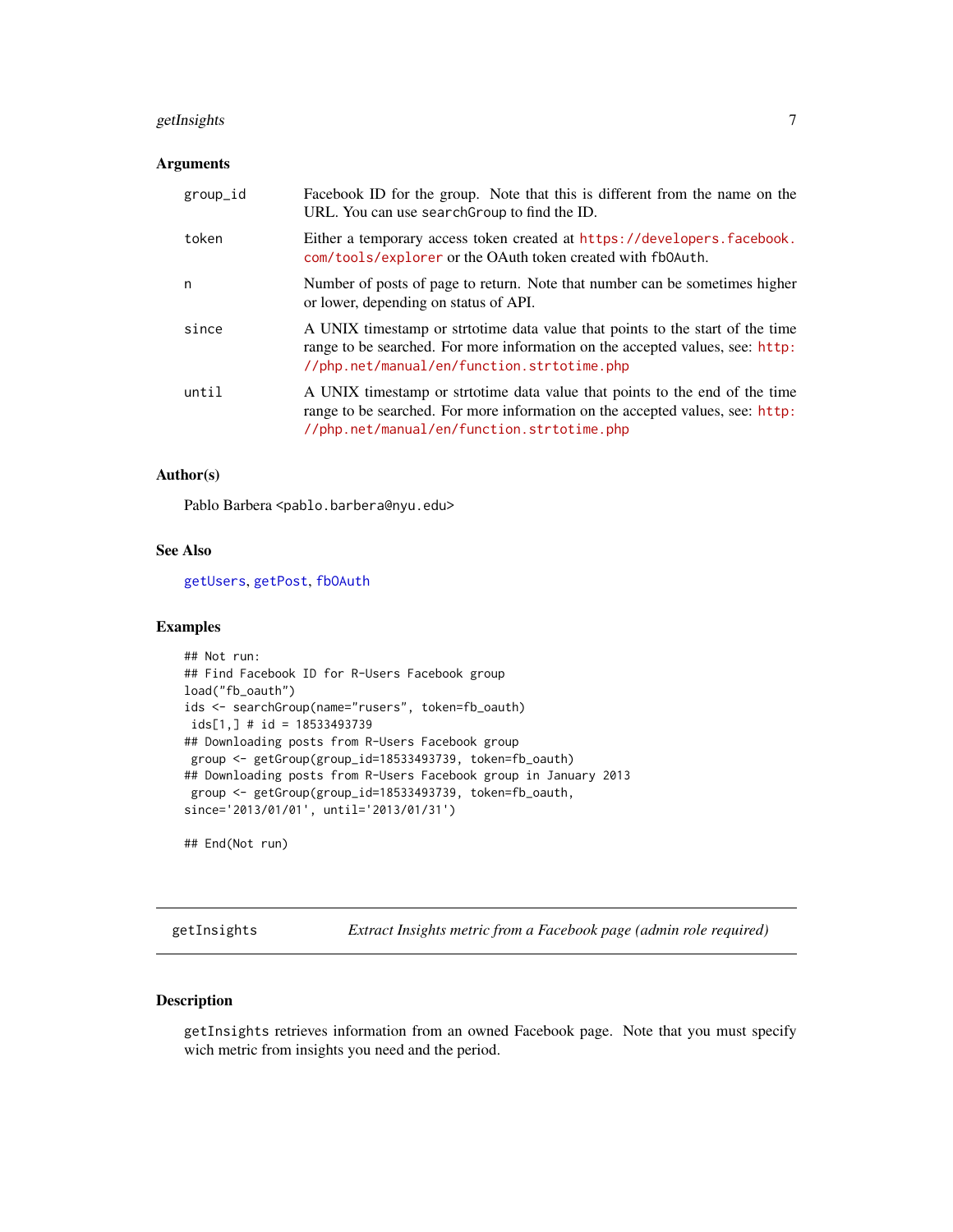#### Usage

```
getInsights(object_id, token, metric, period = "day", parms = NA, n = 5)
```
#### Arguments

| object_id | An object (page, post, domain) ID.                                                                                                                         |
|-----------|------------------------------------------------------------------------------------------------------------------------------------------------------------|
| token     | Either a temporary access token created at https://developers.facebook.<br>com/tools/explorer or the OAuth token created with fb0Auth.                     |
| metric    | The metric which you want to get values for.                                                                                                               |
| period    | Time intervals to return                                                                                                                                   |
| parms     | Optional argument that can be used to append additional parameters. For exam-<br>ple, &since=DATE&until=DATE.                                              |
| n         | Number of time intervals of metric values to return. Note that all metrics re-<br>turned will be multiple of 3, except for lifetime period. Default n is 5 |

#### Details

The current list of supported metrics and periods is: page\_fan\_adds, page\_fan\_removes, page\_views\_login, page\_views\_login, page\_views\_logout, page\_views, page\_story\_adds, page\_impressions, page\_posts\_impressions, page\_consumptions, post\_consumptions\_by\_type, page\_consumptions, and page\_fans\_country.

For more information, see: [https://developers.facebook.com/docs/graph-api/reference/](https://developers.facebook.com/docs/graph-api/reference/v2.1/insights) [v2.1/insights](https://developers.facebook.com/docs/graph-api/reference/v2.1/insights)

#### Author(s)

Danilo Silva <silvadaniloc@gmail.com> Eduardo Carvalho <eduardooc.86@gmail.com> Andrew Geisler <https://github.com/andrewgeisler>

```
## Not run:
## See examples for fbOAuth to know how token was created.
## Getting page impressions for Facebook's Facebook Page
## (only owner or admin of page)
load("fb_oauth")
insights <- getInsights(object_id="20531316728", token=fb_oauth, metric='page_impressions')
## Getting post impressions for a random Facebook's page post
## (only owner or admin of page)
insights <- getInsights(object_id='221568044327801_754789777921289',
     token=fb_oauth, metric='post_impressions', period='days_28')
## Getting page fans for date range
## (only owner or admin of page)
insights <- getInsights(object_id='221568044327801',
    token=fb_oauth, metric='page_fans', period='lifetime',
   parms='&since=2015-01-01&until=2015-01-31')
## Count of fans by country
 insights <- getInsights(object_id='221568044327801_754789777921289',
     token=fb_oauth, metric='page_fans_country', period='lifetime')
```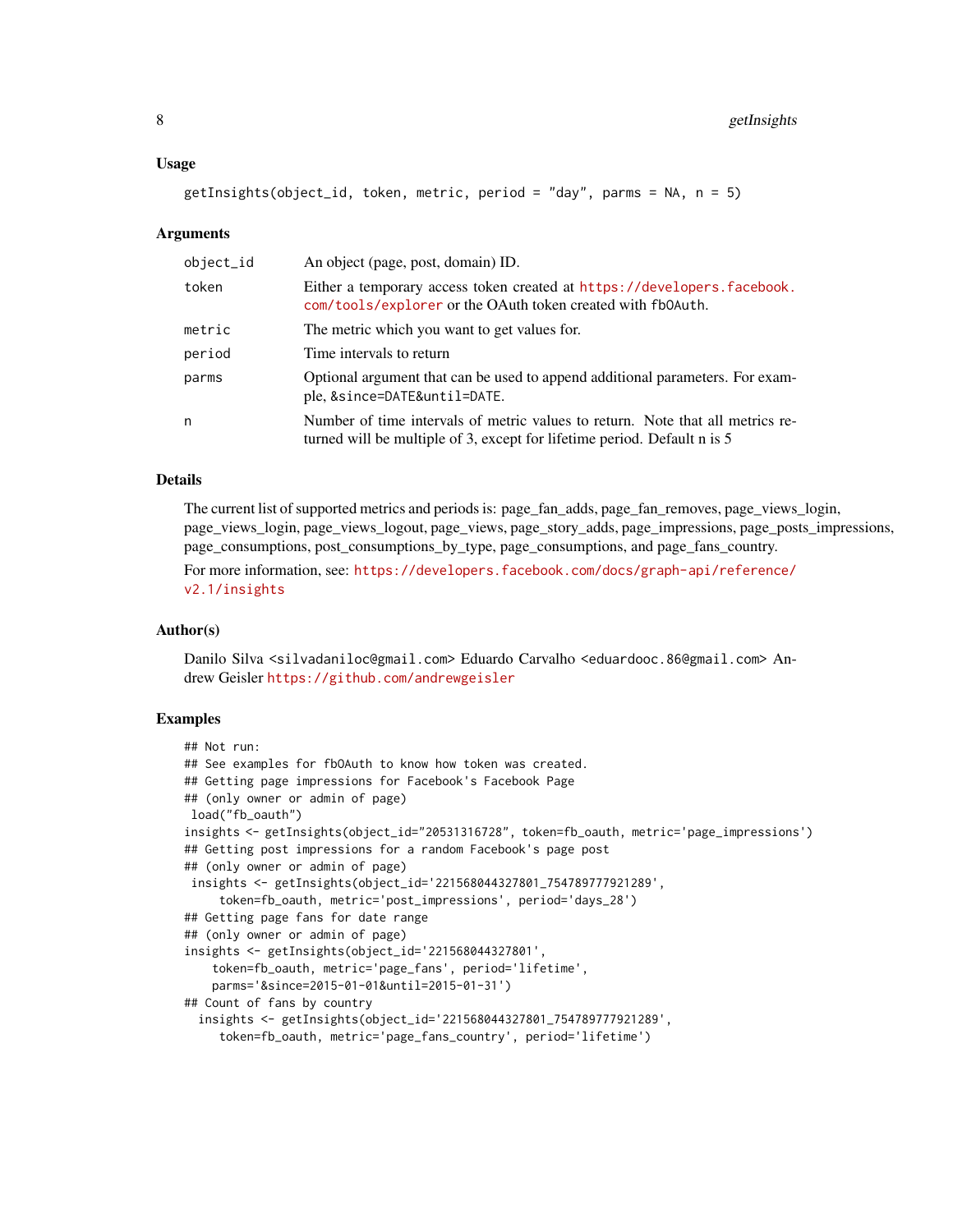#### <span id="page-8-0"></span>getLikes **9**

## End(Not run)

# getLikes *Extract list of likes of a Facebook friend*

# Description

getLikes retrieves information about a friend's likes. To retrieve the number of likes for a page, use getUsers with the page IDs.

# Usage

getLikes(user, n = 500, token)

# Arguments

| user  | A user ID or screen name.                                                                                                              |
|-------|----------------------------------------------------------------------------------------------------------------------------------------|
| n     | Maximum number of likes to return for each user.                                                                                       |
| token | Either a temporary access token created at https://developers.facebook.<br>com/tools/explorer or the OAuth token created with fb0Auth. |

# Details

This function requires the use of an OAuth token with the following permissions: user\_likes, friends\_likes

# Author(s)

Pablo Barbera <pablo.barbera@nyu.edu>

# See Also

[getFriends](#page-4-1), [fbOAuth](#page-1-1)

```
## Not run:
token <- 'XXXXX'
my_likes <- getLikes(user="me", token=token)
## End(Not run)
```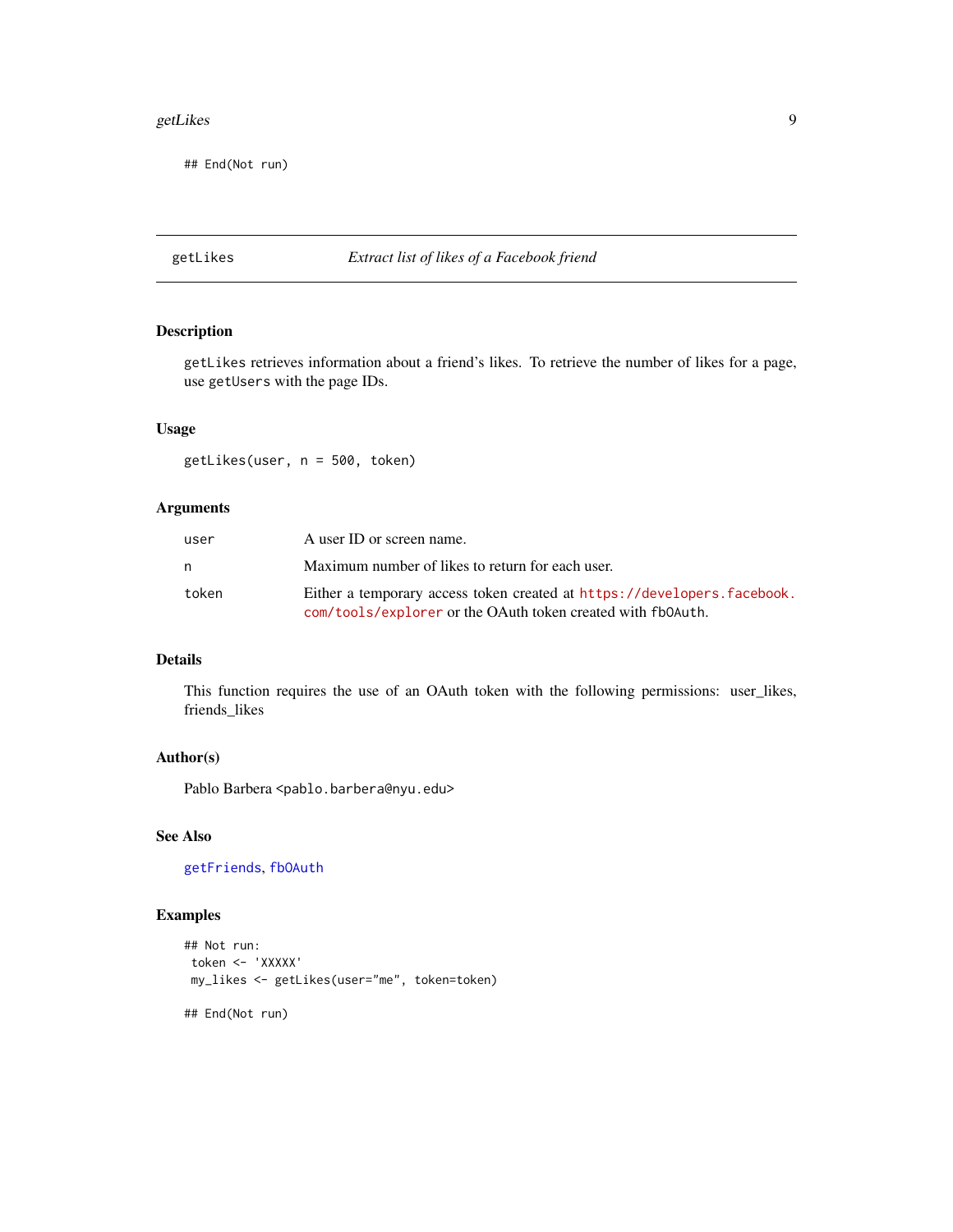<span id="page-9-1"></span><span id="page-9-0"></span>

getNetwork retrieves the list of mutual friendships and returns the adjacency matrix or edge list for the network representing the neighborhood of the authenticated user.

# Usage

getNetwork(token, format = "edgelist", verbose = TRUE)

# Arguments

| token   | Either a temporary access token created at https://developers.facebook.                                                                                                                                                                       |
|---------|-----------------------------------------------------------------------------------------------------------------------------------------------------------------------------------------------------------------------------------------------|
|         | com/tools/explorer or the OAuth token created with fb0Auth.                                                                                                                                                                                   |
| format  | Either "edgelist" for a list of edges in the network or "adj.matrix" for an adja-<br>centy matrix of dimensions $(n \times n)$ , with n being the number of friends, and 0 or<br>1 indicating whether friend i is also friends with friend j. |
| verbose | logical, default is TRUE, which will print additional information on the console.                                                                                                                                                             |

#### Details

This function requires the use of an OAuth token with extended permissions.

After the introduction of version 2.0 of the Graph API, only friends who are using the application will be returned.

#### Author(s)

Pablo Barbera <pablo.barbera@nyu.edu>

#### See Also

[getFriends](#page-4-1), [fbOAuth](#page-1-1)

#### Examples

```
## Not run:
## See examples for fbOAuth to know how token was created.
## Copy and paste token created at FB Graph API Explorer
token <- "XXXXXX"
mat <- getNetwork(token=token, format="adj.matrix")
library(igraph)
network <- graph.adjacency(mat, mode="undirected")
pdf("network_plot.pdf")
plot(network)
dev.off()
```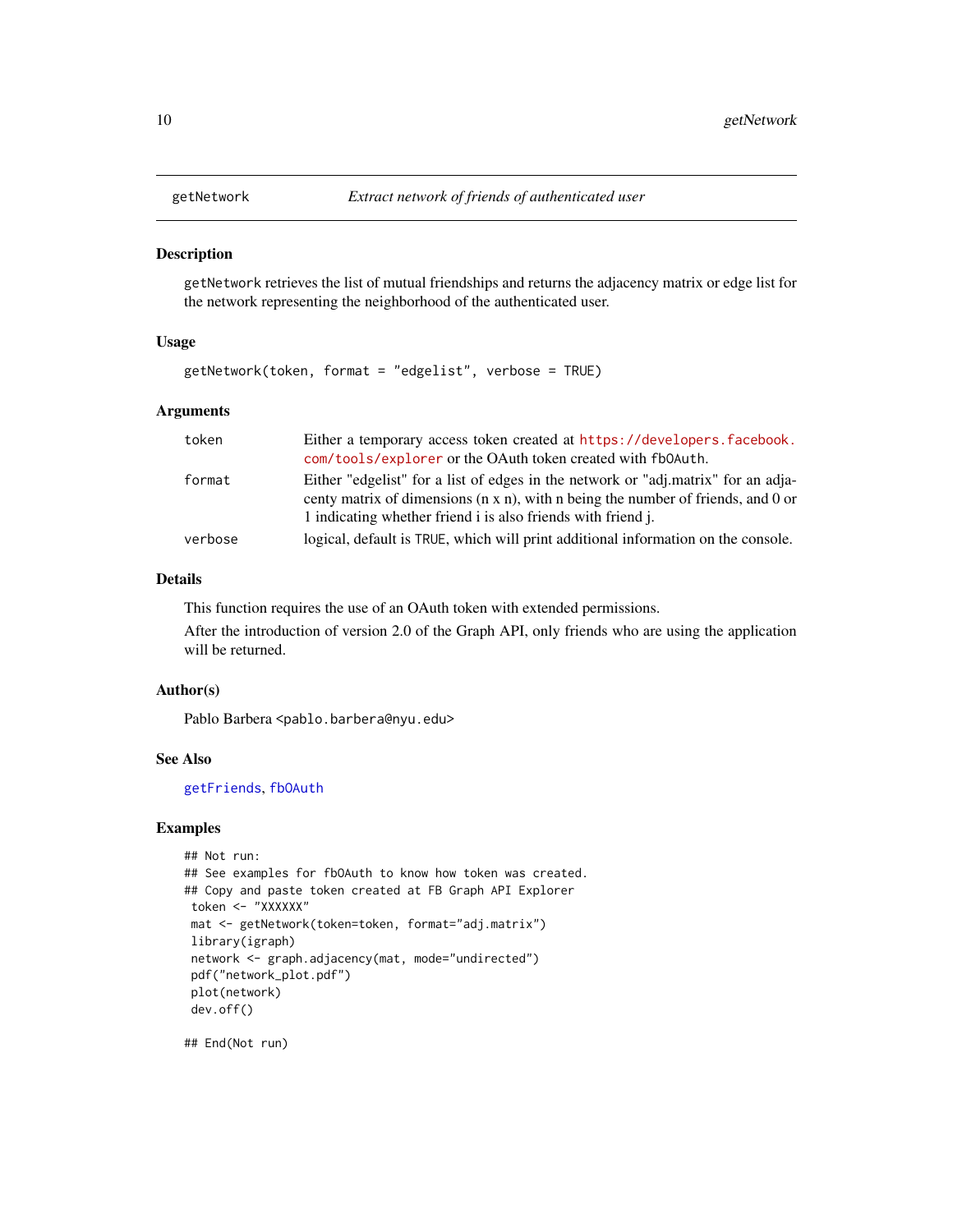<span id="page-10-0"></span>

getNewsfeed retrieves status updates from the authenticated user's News Feed

#### Usage

```
getNewsfeed(token, n = 200)
```
# Arguments

| token | Either a temporary access token created at https://developers.facebook. |
|-------|-------------------------------------------------------------------------|
|       | com/tools/explorer or the OAuth token created with fb0Auth.             |
| n     | Maximum number of posts to return.                                      |

# Author(s)

Pablo Barbera <pablo.barbera@nyu.edu>

#### See Also

[fbOAuth](#page-1-1), [getPost](#page-11-1)

#### Examples

```
## Not run:
## See examples for fbOAuth to know how token was created.
## Capture 100 most recent posts on my newsfeed
load("fb_oauth")
my_newsfeed <- getNewsfeed(token=fb_oauth, n=100)
```
## End(Not run)

<span id="page-10-1"></span>getPage *Extract list of posts from a public Facebook page*

#### Description

getPage retrieves information from a public Facebook page. Note that information about users that have turned on the "follow" option on their profile can also be retrieved with this function.

#### Usage

```
getPage(page, token, n = 100, since = NULL, until = NULL, feed = FALSE)
```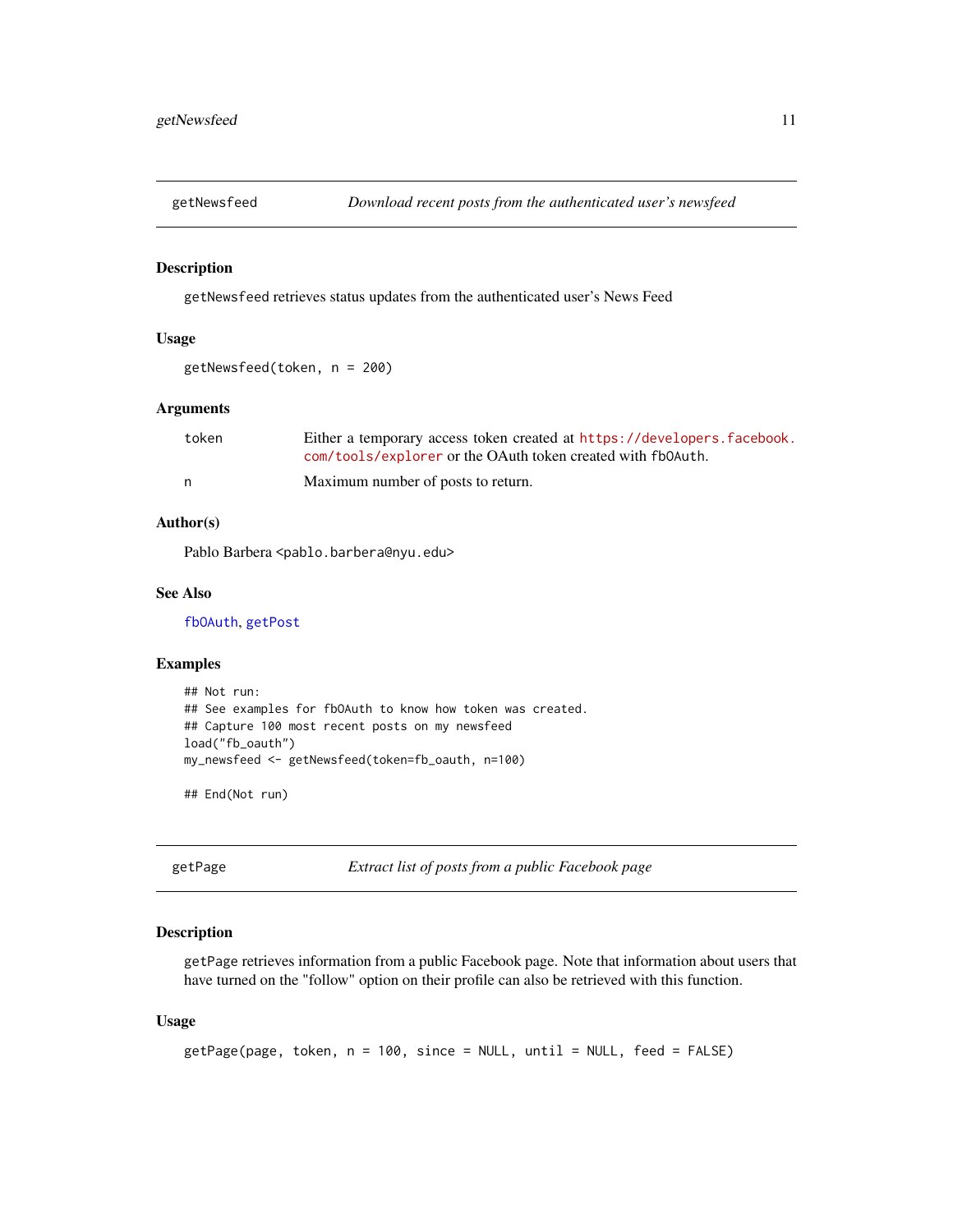#### <span id="page-11-0"></span>Arguments

| page  | A page ID or page name.                                                                                                                                                                                      |
|-------|--------------------------------------------------------------------------------------------------------------------------------------------------------------------------------------------------------------|
| token | Either a temporary access token created at https://developers.facebook.<br>com/tools/explorer or the OAuth token created with fb0Auth.                                                                       |
| n     | Number of posts of page to return. Note that number can be sometimes higher<br>or lower, depending on status of API.                                                                                         |
| since | A UNIX timestamp or strtotime data value that points to the start of the time<br>range to be searched. For more information on the accepted values, see: http:<br>//php.net/manual/en/function.strtotime.php |
| until | A UNIX timestamp or strtotime data value that points to the end of the time<br>range to be searched. For more information on the accepted values, see: http:<br>//php.net/manual/en/function.strtotime.php   |
| feed  | If TRUE, the function will also return posts on the page that were made by others<br>(not only the admin of the page).                                                                                       |

#### Author(s)

Pablo Barbera <pablo.barbera@nyu.edu>

#### See Also

[getUsers](#page-13-1), [getPost](#page-11-1), [fbOAuth](#page-1-1)

# Examples

```
## Not run:
## See examples for fbOAuth to know how token was created.
## Getting information about Facebook's Facebook Page
load("fb_oauth")
fb_page <- getPage(page="facebook", token=fb_oauth)
## Getting posts on Humans of New York page, including posts by others users
## (not only owner of page)
page <- getPage(page="humansofnewyork", token=fb_oauth, feed=TRUE)
## Getting posts on Humans of New York page in January 2013
page <- getPage(page="humansofnewyork", token=fb_oauth, n=1000,
  since='2013/01/01', until='2013/01/31')
## End(Not run)
```
<span id="page-11-1"></span>getPost *Extract information about a public Facebook post*

## Description

getPost retrieves information about a public Facebook post, including list of comments and likes.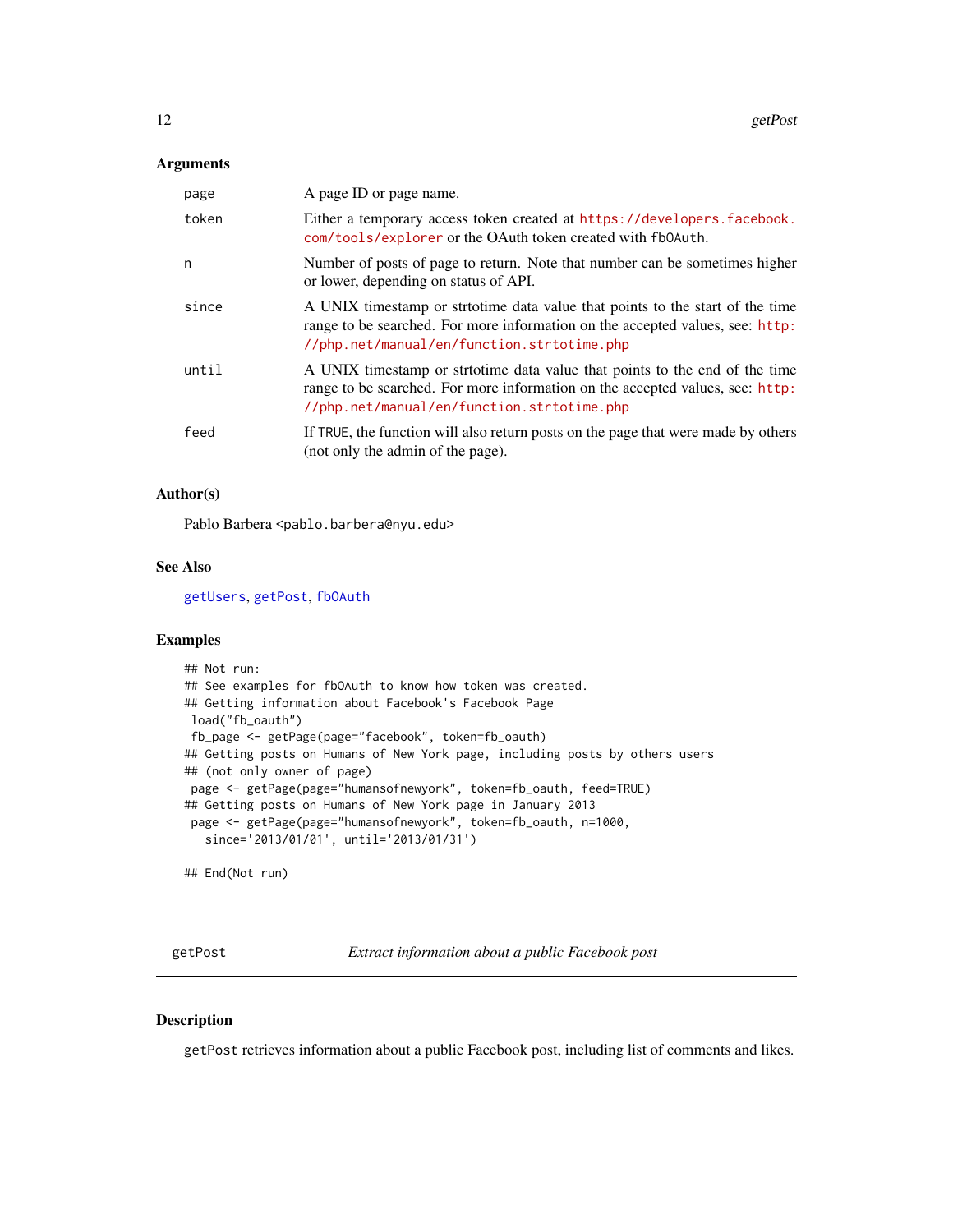#### <span id="page-12-0"></span>getPost 13

# Usage

```
getPost(post, token, n = 500, comments = TRUE, likes = TRUE,
 n.likes = n, n.comments = n)
```
# **Arguments**

| post       | A post ID                                                                                                                              |
|------------|----------------------------------------------------------------------------------------------------------------------------------------|
| token      | Either a temporary access token created at https://developers.facebook.<br>com/tools/explorer or the OAuth token created with fb0Auth. |
| n          | numeric, maximum number of comments and likes to return.                                                                               |
| comments   | logical, default is TRUE, which will return data frame with comments to the post.                                                      |
| likes      | logical, default is TRUE, which will return data frame with likes for the post.                                                        |
| n.likes    | numeric, maximum number of likes to return. Default is n.                                                                              |
| n.comments | numeric, maximum number of likes to return. Default is n.                                                                              |

# Details

getPost returns a list with three components: post, likes, and comments. First, post contains information about the post: author, creation date, id, counts of likes, comments, and shares, etc. Second, likes is a data frame that contains names and Facebook IDs of all the users that liked the post. Finally, comments is a data frame with information about the comments to the post (author, message, creation time, id).

#### Author(s)

Pablo Barbera <pablo.barbera@nyu.edu>

# See Also

[getUsers](#page-13-1), [getPage](#page-10-1), [fbOAuth](#page-1-1)

#### Examples

```
## Not run:
## See examples for fbOAuth to know how token was created.
## Getting information about Facebook's Facebook Page
load("fb_oauth")
fb_page <- getPage(page="facebook", token=fb_oauth)
## Getting information and likes/comments about most recent post
post <- getPost(post=fb_page$id[1], n=2000, token=fb_oauth)
```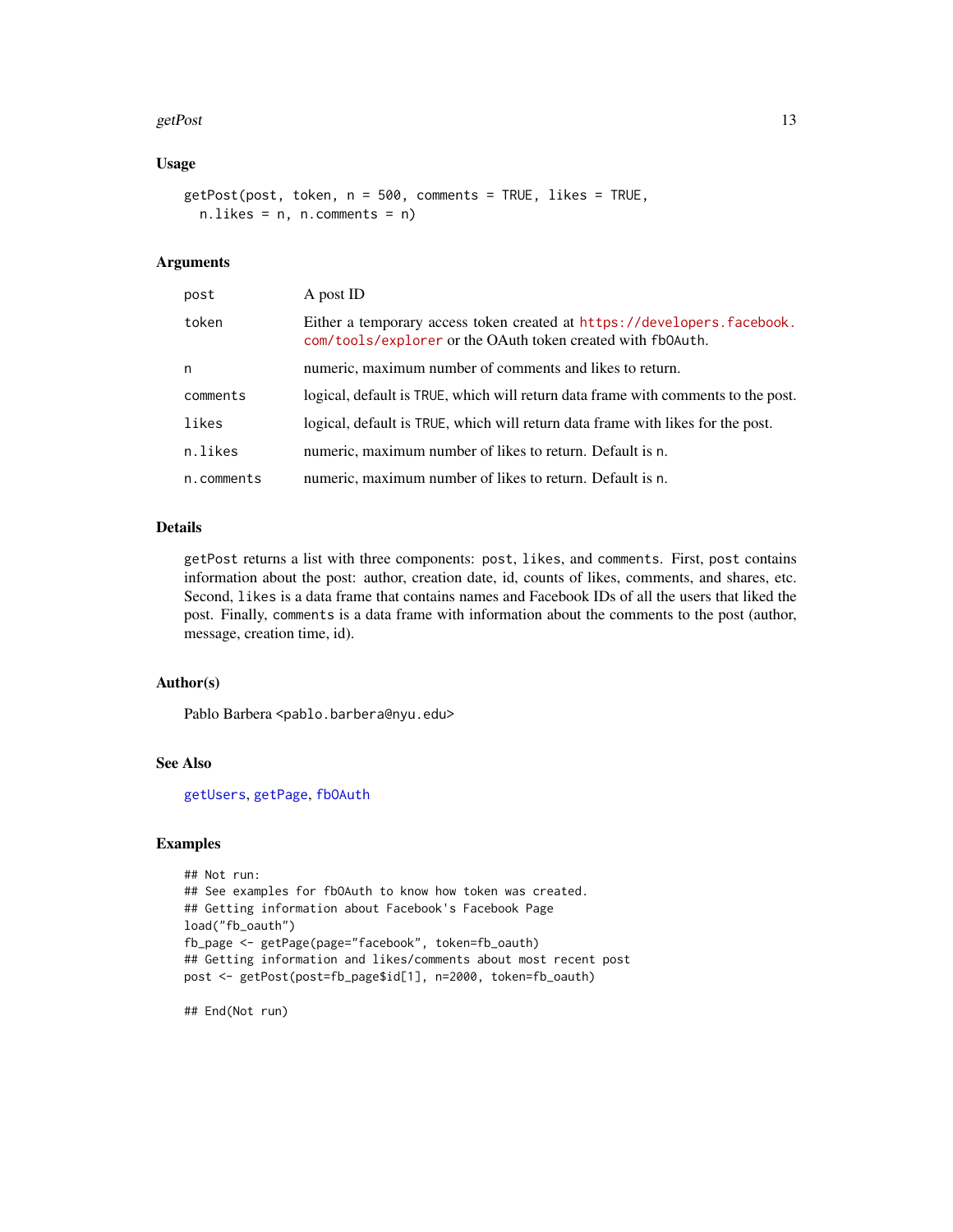<span id="page-13-1"></span><span id="page-13-0"></span>

getUsers retrieves public information about one or more Facebook users.

After version 2.0 of the Facebook API, only id, name, and picture are available through the API. All the remaining fields will be missing.

#### Usage

getUsers(users, token, private\_info = FALSE)

# Arguments

| users        | A vector of user IDs.                                                                                                                                                                                                                                                                                                                                                                                                                                                                                                |
|--------------|----------------------------------------------------------------------------------------------------------------------------------------------------------------------------------------------------------------------------------------------------------------------------------------------------------------------------------------------------------------------------------------------------------------------------------------------------------------------------------------------------------------------|
| token        | Either a temporary access token created at https://developers.facebook.<br>com/tools/explorer or the OAuth token created with fb0Auth.                                                                                                                                                                                                                                                                                                                                                                               |
| private_info | If FALSE, will return only information that is publicly available for all users<br>(name, gender, locale, profile picture). If TRUE, will return additional infor-<br>mation for users who are friends with the authenticated user: birthday, location,<br>hometown, and relationship status. Note that these fields will ONLY be returned<br>for friends and when the version of the token that is used to query the API is 1.0.<br>For other users, they will be NA, even if they are visible on Facebook via web. |

# Author(s)

Pablo Barbera <pablo.barbera@nyu.edu>

#### See Also

[getFriends](#page-4-1), [getPost](#page-11-1), [searchFacebook](#page-14-1)

# Examples

```
## Not run:
## See examples for fbOAuth to know how token was created.
## Getting information about the authenticated user
load("fb_oauth")
fb <- getUsers("me", token=fb_oauth)
fb$username
```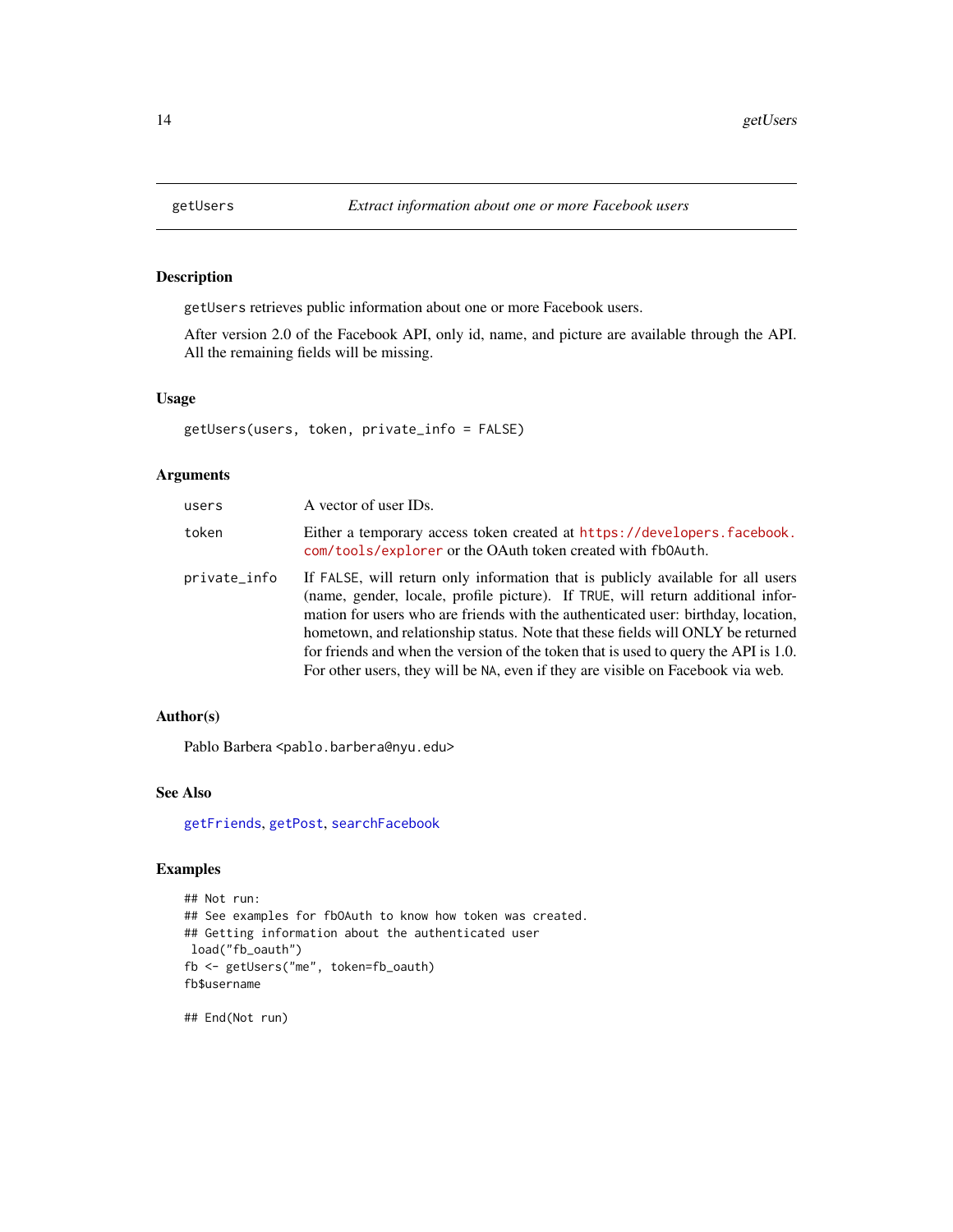<span id="page-14-1"></span><span id="page-14-0"></span>

searchFacebook retrieves public status updates that mention a given keyword

#### Usage

searchFacebook(string, token, n = 200, since = NULL, until = NULL)

#### Arguments

| string | string or string vector containing keywords to search. Note that the returned<br>results will contain any of the keywords. It is not possible to search for status<br>updates that include all of the keywords. |
|--------|-----------------------------------------------------------------------------------------------------------------------------------------------------------------------------------------------------------------|
| token  | An OAuth token created with fb0Auth. Only tokens created for version 1.0 of<br>the Facebook Graph API will return results.                                                                                      |
| n      | Maximum number of posts to return.                                                                                                                                                                              |
| since  | A UNIX timestamp or stritotime data value that points to the start of the time<br>range to be searched. For more information on the accepted values, see: http:<br>//php.net/manual/en/function.strtotime.php   |
| until  | A UNIX timestamp or strtotime data value that points to the end of the time<br>range to be searched. For more information on the accepted values, see: http:<br>//php.net/manual/en/function.strtotime.php      |

# Details

Note: Public post search was deprecated with version 2.0 of the Facebook Graph API, and therefore this function will no longer work. For more information about these changes, go to: [https://](https://developers.facebook.com/docs/apps/changelog) [developers.facebook.com/docs/apps/changelog](https://developers.facebook.com/docs/apps/changelog)

The function will only work for OAuth tokens generated with version 1.0 of the API The search is performed also on the text of the comments too, which explains why some of the returned messages do not mention the string that is being searched.

Note that only messages up to around two weeks old or less can be returned.

#### Author(s)

Pablo Barbera <pablo.barbera@nyu.edu>

# See Also

[fbOAuth](#page-1-1)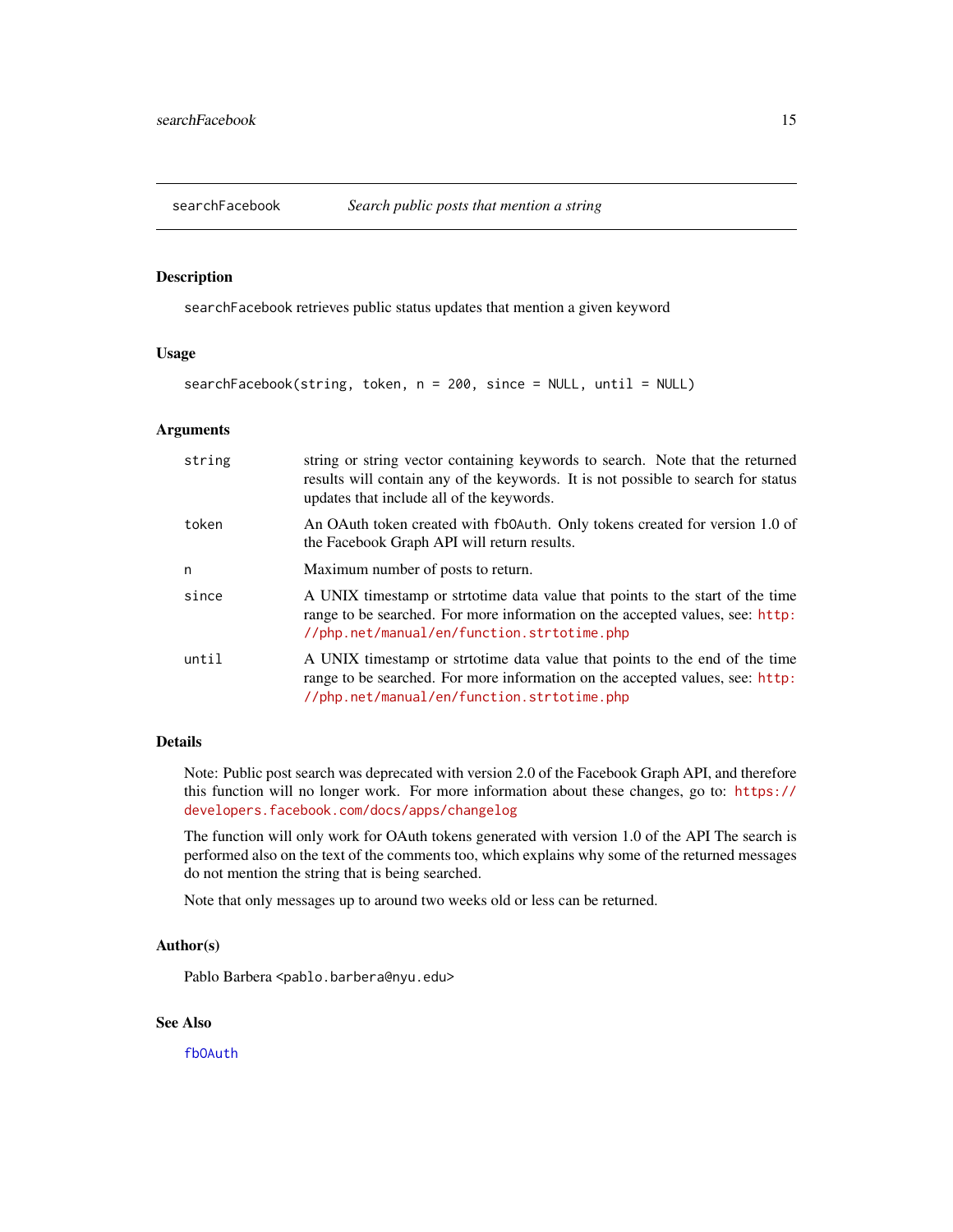# Examples

```
## Not run:
## Searching 100 public posts that mention "facebook"
posts <- searchFacebook( string="facebook", token=fb_oauth, n=100 )
## Searching 100 public posts that mention "facebook" from yesterday
posts <- searchFacebook( string="facebook", token=fb_oauth, n=100,
   since = "yesterday 00:00", until = "yesterday 23:59" )
## End(Not run)
```
# searchGroup *Find Facebook ID of a group*

#### Description

Use searchGroup in combination with getGroup to scrape public posts on Facebook groups.

#### Usage

searchGroup(name, token)

# Arguments

| name  | Name of Facebook group (in URL)                                         |
|-------|-------------------------------------------------------------------------|
| token | Either a temporary access token created at https://developers.facebook. |
|       | com/tools/explorer or the OAuth token created with fb0Auth.             |

# Examples

```
## Not run:
## Find Facebook ID for R-Users Facebook group
load("fb_oauth")
ids <- searchGroup(name="rusers", token=fb_oauth)
ids[1,] # id = 18533493739
## Downloading posts from R-Users Facebook group
group <- getGroup(group_id=18533493739, token=fb_oauth)
## Downloading posts from R-Users Facebook group in January 2013
group <- getGroup(group_id=18533493739, token=fb_oauth,
since='2013/01/01', until='2013/01/31')
```
<span id="page-15-0"></span>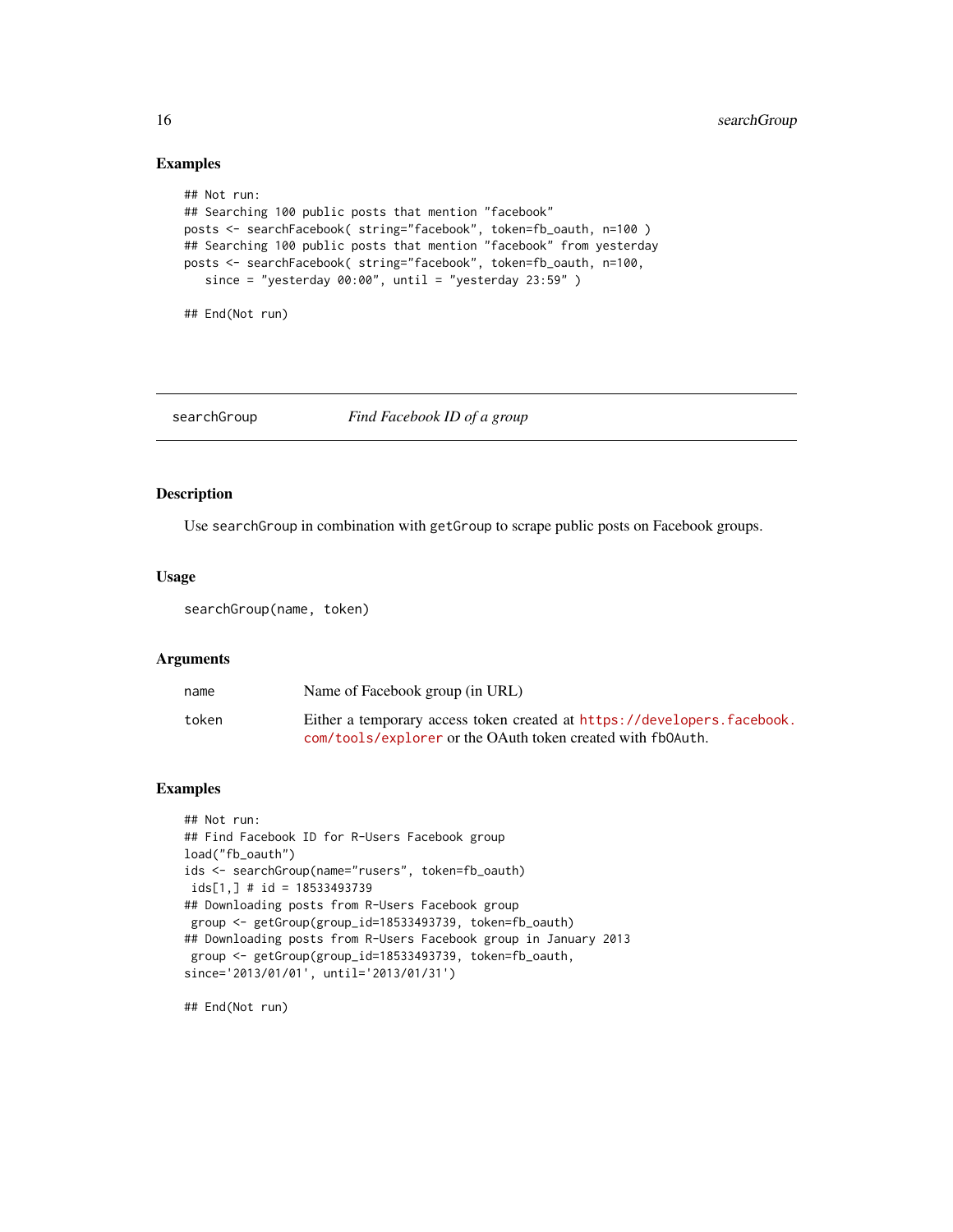<span id="page-16-0"></span>

searchPages retrieves public pages that mention a given keyword

# Usage

```
searchPages(string, token, n = 200)
```
# Arguments

| string | string or string vector containing keywords to search. Note that the returned<br>results will contain any of the keywords.             |
|--------|----------------------------------------------------------------------------------------------------------------------------------------|
| token  | Either a temporary access token created at https://developers.facebook.<br>com/tools/explorer or the OAuth token created with fb0Auth. |
| n      | Maximum number of pages to return.                                                                                                     |

#### Author(s)

Pablo Barbera <pablo.barbera@nyu.edu>, Joel Gombin <joel.gombin@gmail.com>

# See Also

[fbOAuth](#page-1-1), [searchFacebook](#page-14-1)

```
## Not run:
## See examples for fbOAuth to know how token was created.
## Searching 100 public pages that mention "facebook"
load("fb_oauth")
pages <- searchPages( string="facebook", token=fb_oauth, n=100 )
## End(Not run)
```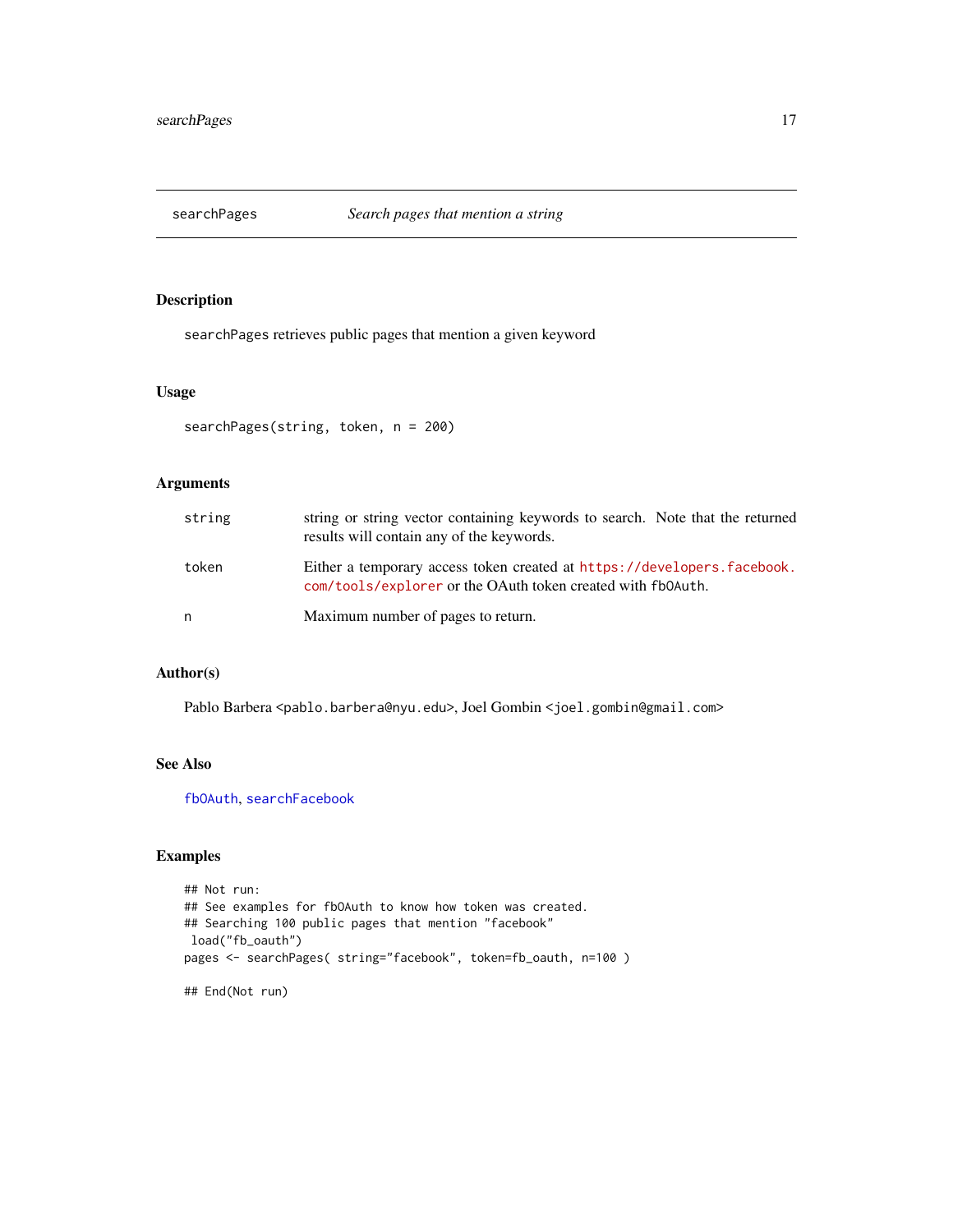<span id="page-17-1"></span><span id="page-17-0"></span>

updateStatus sends a status update that will be displayed on the Facebook profile of the authenticated user.

#### Usage

updateStatus(text, token, link = NULL)

# Arguments

| text  | string, text of the status update                                                                                                                                                                                                      |
|-------|----------------------------------------------------------------------------------------------------------------------------------------------------------------------------------------------------------------------------------------|
| token | Either a temporary access token created at https://developers.facebook.<br>com/tools/explorer or the OAuth token created with fb0Auth. It needs to<br>have extended permissions in order to successfully post to the Facebook profile. |
| link  | string, URL of link to be added to status update                                                                                                                                                                                       |

# Author(s)

Pablo Barbera <pablo.barbera@nyu.edu>, Zakharov Kyrylo (<https://github.com/Amice13>)

# See Also

# [getUsers](#page-13-1), [getPost](#page-11-1)

# Examples

```
## Not run:
## See examples for fbOAuth to know how token was created.
load("fb_oauth")
updateStatus("this is just a test", token=fb_oauth)
```